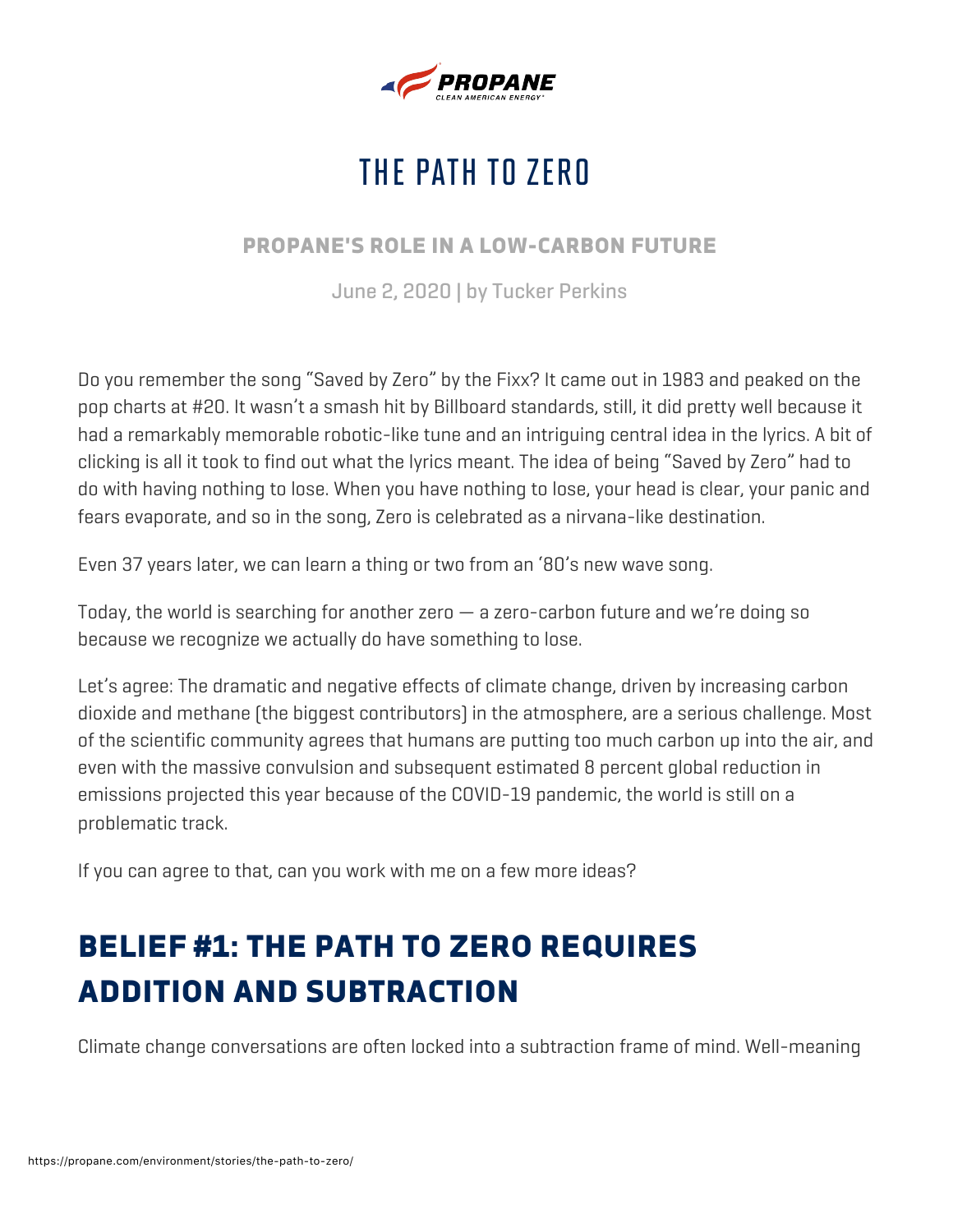and very bright people argue that we have to remove all carbon-emitting energy sources and replace them with nothing but perfectly clean alternatives in order to save ourselves. But getting to a low or zero-carbon future cannot just be a subtraction problem.

Transportation, for example, makes up a little over 20 percent of all global carbon emissions. Even if every form of transportation, from battery-powered airplanes to electric-powered trains and propane-powered cargo ships, were completely carbon-free, we'd still have another 80 percent of the carbon dioxide produced in the world going up into the atmosphere. Every day, the world's demand for energy is enormous, and growing.

Seaver Wang, a climate and energy analyst at the Breakthrough Institute said it very nicely in an article he wrote a few months ago. He said, "the real challenge for curbing climate change is both subtractive and additive — namely, replacing existing fossil fuels while providing enough new clean power to meet greatly increased future demand. It's the additive challenge — the difficulty of meeting energy needs of tomorrow that dwarf those of today — that will overwhelmingly decide whether our future is low-carbon."

How do we get to a zero-carbon emissions future if we have to add and subtract at the same time?

Here's what we believe at the Propane Education & Research Council (PERC): Fuels aren't binary. They're not just clean or dirty, good or bad. They exist on a continuum, we'll call it the carbon continuum, from very clean to very dirty.

Let's agree that solar and wind are pretty clean energies once they are produced. If you take out the habitat effects of hydro-electric power, we can say it's on the cleaner end of the continuum as well. Geothermal energy while limited in its ability to scale is pretty clean as well once in production.

Let's also go ahead and call it what it is by saying coal, oil and wood are dirty when they burn, so they're on the other end of the carbon continuum. Regarding the latter, wood burning in the form of biomass facilities is dirtier than proponents would like to talk about because in order to operate with efficiency, many wood-powered biomass facilities harvest living trees — carboncapturing factories in themselves  $-$  to stoke their electric generation systems, so that form of energy production presents us with a double-whammy.

From a carbon standpoint, natural gas is pretty clean, so it sits closer to the renewables end of the continuum. Now natural gas has its own problem. It is methane, and methane is a greenhouse gas just like carbon dioxide, only it's more than 80 times more potent than C02. Once in the atmosphere, it absorbs sunlight like a sponge. Still, when it comes to carbon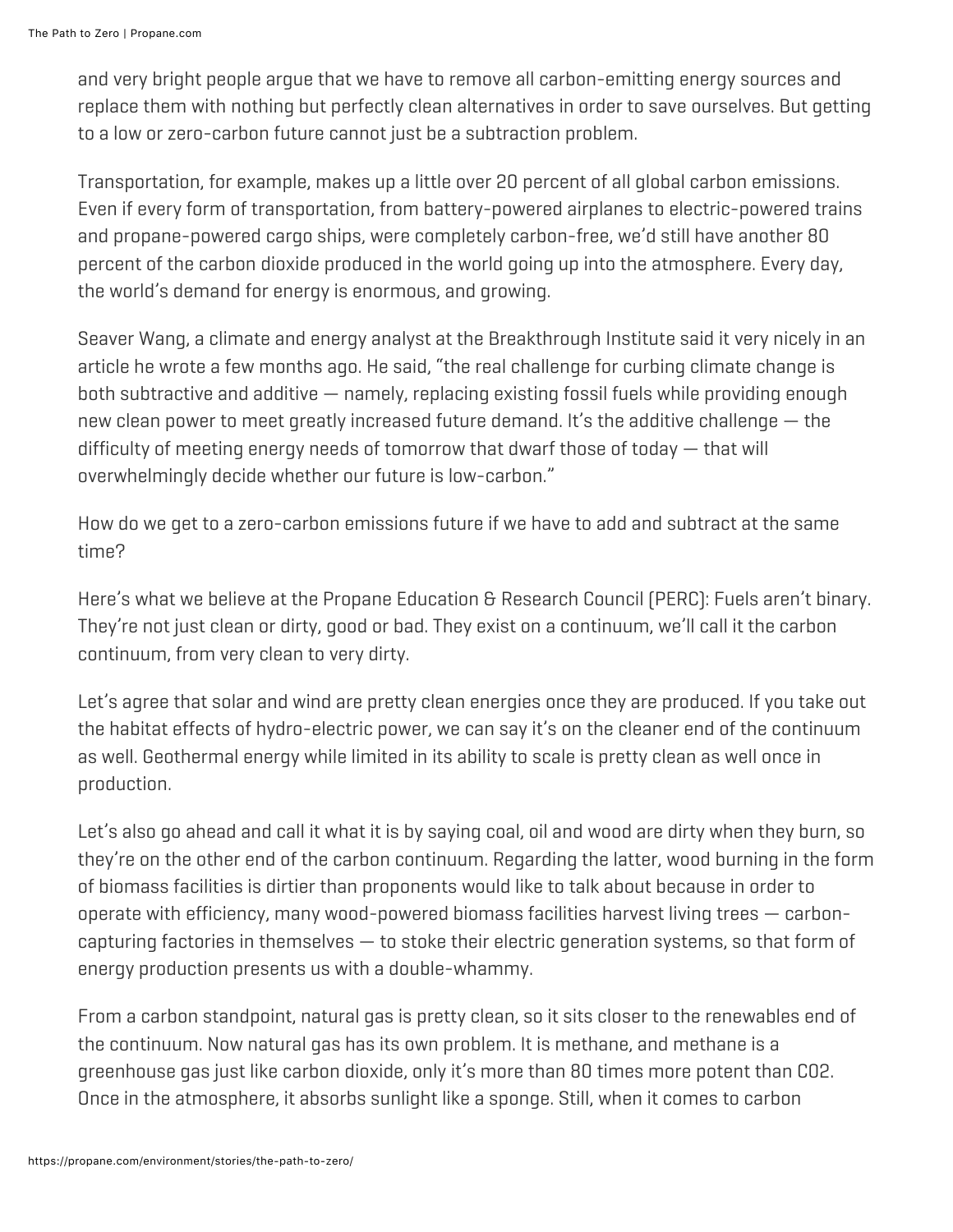emissions, methane is cleaner than most. You might be surprised to know that propane, made when methane is purified for commercial use, takes its place on the carbon continuum close to the renewables as well, which is why the EPA has designated propane a clean energy alternative and why it is also designated a clean energy alternative under the Energy Policy Act of 1992.

Now if you agree with the carbon continuum, then can we also agree that using less dirty energy and more clean energy is a good thing.

It's not quite that easy. Not all energy is equal when it comes to dirty versus clean. To get into our subtraction/addition math, we need to dive into the conversation another layer deep by thinking about what it takes to make energy, to use energy, and the waste that is created in the process — in other words — the life-cycle of energy, often called a full fuel cycle.

At the "making" end of the equation and to get to zero, we need energy that is made well. Here's a surprise to many: When methane is purified into natural gas for residential and commercial use, propane is one of the exceptionally useful by-products. It's also worth mentioning that propane is American-made all over America. It is transported in delivery trucks, so nothing is lost in the transfer from the production site to the use locations. In fact, to get one unit of energy at the use end of the process, from propane, the input required is 1.01 units of raw energy. Electricity, no matter how it's made, requires 3.03 units of raw energy to be made and pushed through power lines to get 1 usable unit of power, which means a centralized power plant producing electricity is, at best, about 40 to 50 percent efficient, accounting for the power lost in transit. In 29 states, consuming one unit of electricity produces at least twice as many carbon dioxide emissions as consuming one unit of propane.

#### BELIEF #2: A PERFECT ENERGY DOESN'T EXIST

This brings us to the second thing PERC believes: If a perfect energy existed, it's likely we clever human beings would have found it. Instead, even the world of renewables has its limitations and they are, unfortunately, unequivocal.

Solar arrays can't convert more photons than the sun provides. Turbines can't extract more energy than exists in the kinetic flows of moving air. Batteries are bound by the physical chemistry of the molecules chosen. These constraints are real and measurable through formulas like the Carnot Efficiency Limit, the Betz Limit for wind, and the Shockley-Queisser Limit for solar.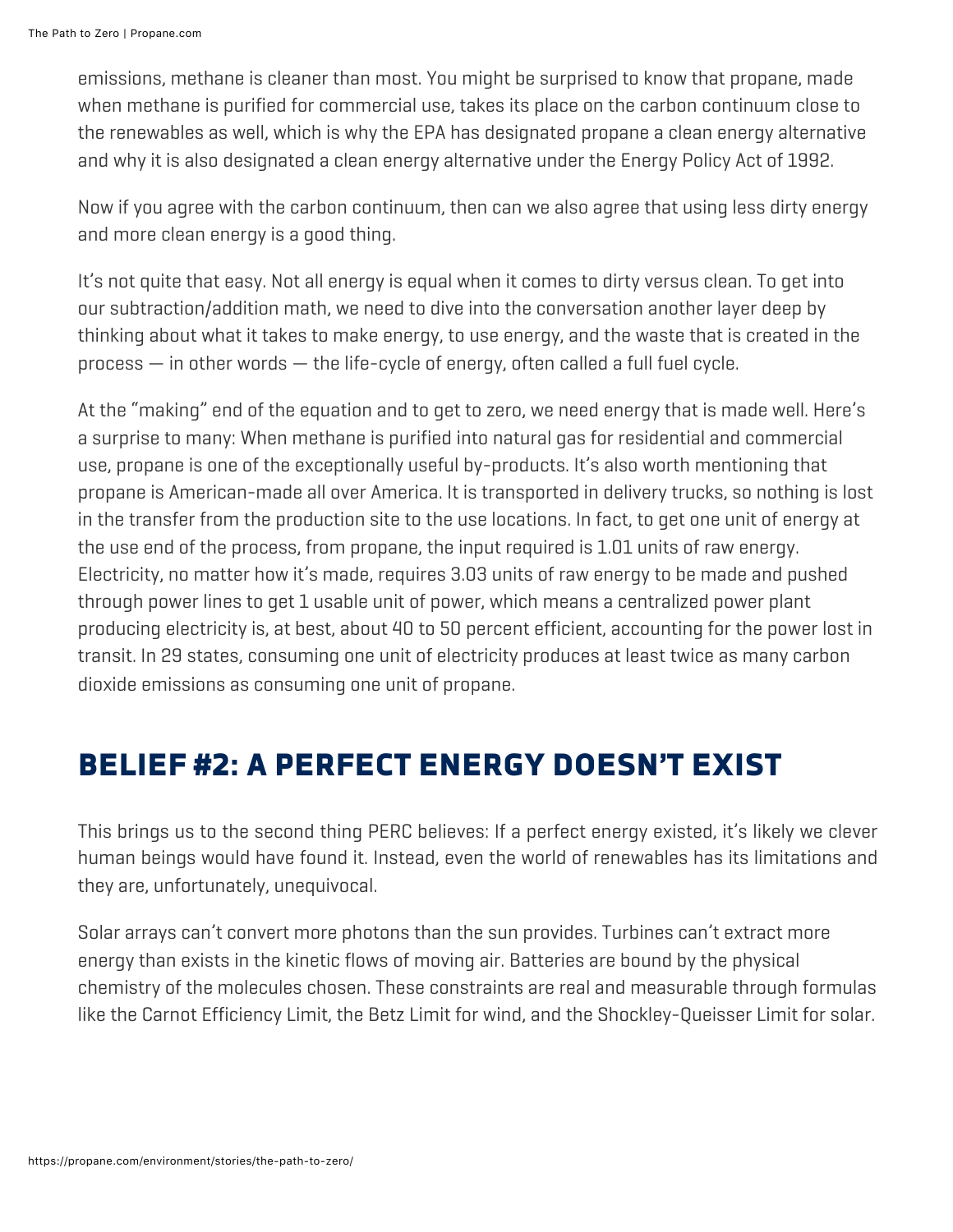What's more, renewables have their own full cycle draw backs. Both fiberglass composite wind turbine blades and the photovoltaic glass in solar panels are very difficult and energy-intensive to recycle — and both have limited service life-spans. At present, dealing with these materials at the end of their useful life unfortunately means filling up landfills.

Batteries made to store electricity are made of rare-earth minerals like cobalt and lithium, which is mined in desperately poor countries, often in abhorrent conditions, leaving the land and surrounding habitat much worse for the wear. Hydroelectric power plants suffer equally challenging drawbacks. The diversion of whole river systems into a hydro plant blisters habitat and ecosystems with myriad problems. Nuclear, once thought to be a panacea, now is known to have scary side effects, the most passive of which comes in the form of spent fuel rods that stay with us for tens of thousands of years.

All of these trade-offs mean we should appreciate any energy that adds more than it subtracts.

Let's talk again about transportation energy. In the last five years, PERC has engaged in a number of discussions with fleet owners about conversion of their vehicles from gas or diesel to propane. To their credit, emission considerations are now as important as range and payload to these owners. In Acadia National Park, for example, the National Park Service has used propanepowered buses for many years to ferry passengers to different locations in the park because cars, and all the challenges they bring (emissions, parking lots, etc.), are not welcome. Mammoth Cave in Kentucky does the same.

Paratransit buses in many communities are now powered by propane because they deliver on the payload and range requirements, offer a low cost of operation in terms of fuel price and reduced maintenance, and deliver emission reductions of more than 50 percent compared to gasoline or diesel. It's no wonder companies like Nestle Waters and UPS have made propanepowered vehicles an important part of their sustainability investments.

Trains and tractor trailers – high horsepower vehicles – aren't typical applications, but new Class 8-ready propane engines have a place in the journey toward a zero-carbon world. They produce power, torque and thermal efficiency well beyond diesel engine performance. You can get more excited about this by knowing that the engine produces 11 percent less CO2 than the very best diesel engine, and carbon-capture science is evolving rapidly to improve upon this number.

Hybrid vehicles  $-$  propane paired with electric  $-$  in Las Vegas taxi cabs make up a large part of that fleet. The same will be true for the official car for the Tokyo Olympic Games.

All of this is possible with conventional propane — and there's more. We've also worked for some time on the question of renewable propane.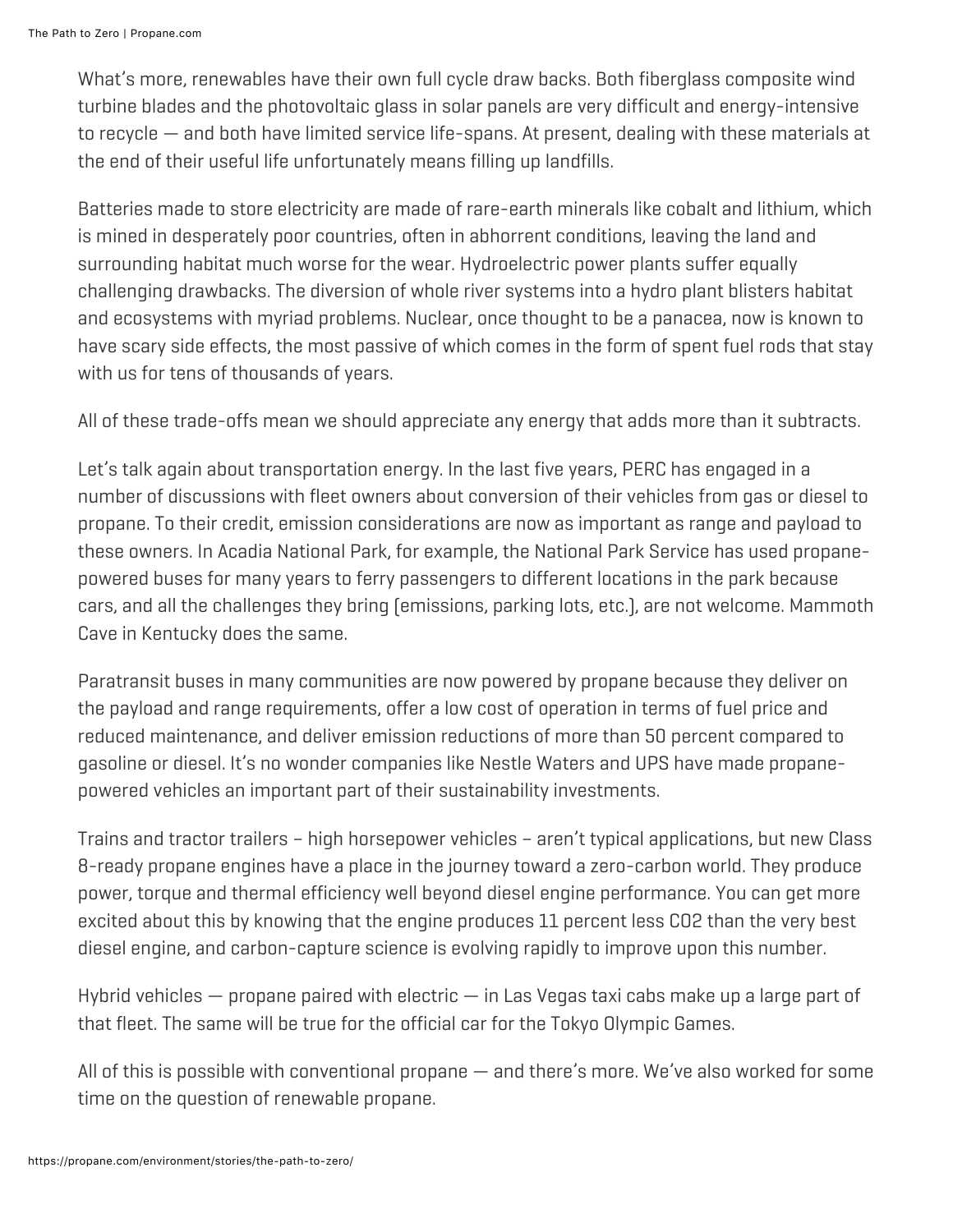For several years, PERC has been committed to finding a renewable source. The bar we set for ourselves was that the fuel had to come from an inexpensive and abundant feed stock, it had to have low carbon intensity, it had to deliver a high-energy conversion so BTU's aren't wasted, and finally, it had to be price competitive.

We've done it.

We can, in partnership with bio-diesel refineries, produce propane from animal fats and cooking oils before they are made into bio-diesel. These products used to be landfilled without regard. Now, they have new life in an extended way. What our research has found is that renewable propane has an ultra-low carbon intensity — it can be as low as 19 whereas conventional propane has a carbon intensity of 77. Agricultural by-products, biomass for example, will likely provide us with the ability to make renewable propane at scale.

Like all the others discussed earlier, propane isn't a perfectly clean energy. When it burns, carbon dioxide and water are produced and released into the atmosphere, but for the same reason forklifts can operate in closed warehouse spaces without issue, the volume is substantially lower than traditional engine fuels, and that's worth appreciating.

You'll continue to see us innovate in renewable propane and in blended fuels. California, in fact, is leading a worldwide study to measure the carbon intensity of different fuels with propane, renewable propane and Dimethyl Ether (a synthetically produced gas alternative to diesel for use in specifically designed compression ignition diesel engines) all in the mix.

## BELIEF #3: ON BALANCE, GOOD SHOULD CONTINUOUSLY OUTWEIGH BAD

The idea of mix is a good one. Even if we're forced to add and subtract at the same time, isn't is reasonable to agree that we ought to feel like we're doing more good than harm? The path to zero means we should replace more bad while we add more good to the energy grid. Carbon, however, isn't the only problem.

Particulate matter — tiny particles of chemicals, soil, smoke, dust, or allergens, in the form of gas or solids — is a serious challenge as it adds to ground-level air pollution we call smog. Smog is dangerous because it penetrates the lungs and bloodstream and worsen bronchitis, asthma and has been linked to increases in heart failure. With propane, particulate matter emissions are virtually zero when used in our most modern engines.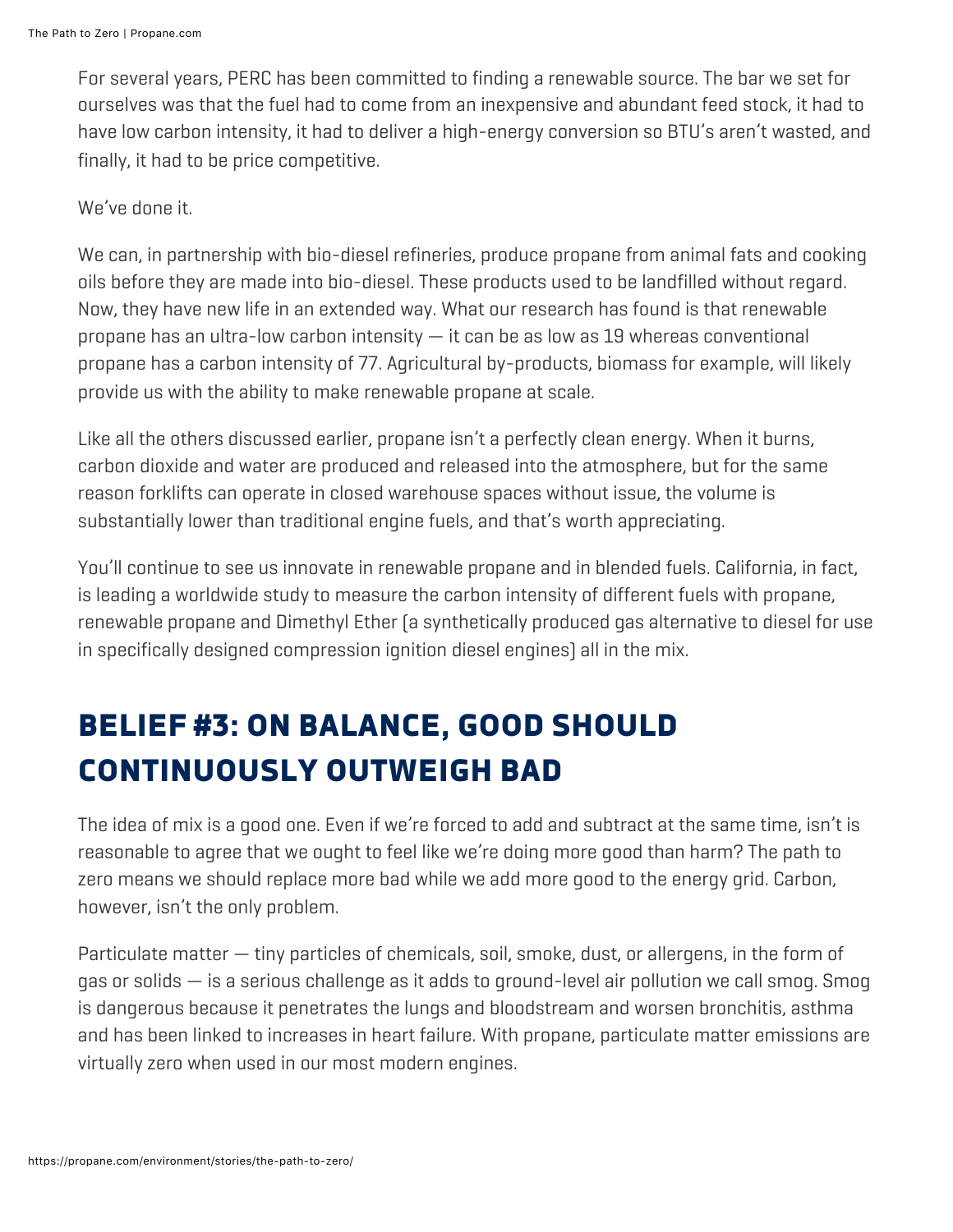Nitrogen dioxide and nitric oxide are referred to together as NOx. NOx gases form whenever combustion occurs in the presence of nitrogen – e.g. in car engines. They are also produced naturally by lightning. NOx reacts with sunlight to form smog and is central to the formation of particulate matter and ground-level ozone. NOx is bad news, but here's good news: With a simple three-way catalyst, propane reduces NOx in engines by 96 percent compared to a bestin-class diesel counterparts. Our best propane-powered engines certified to the ultra-low NOx standard of .02 operate at half that rate through a full duty cycle, even in stop-and-go applications like delivery trucks or school buses.

Propane puts us on a positive path toward a low carbon future because it's chemically cleaner than other fuels. The Global Warming Potential (GWP), a measure of how much energy the emissions of 1 ton of a gas will absorb over 100 years, of carbon dioxide is 1. CO2 is the baseline reference gas used by the EPA for this measurement. The GWP of un-burned propane is 4, methane is 36, NOx is 298, and for CFC's and a handful of other gases, the GWP is in the thousands or tens of thousands. This means propane, relative to other energy sources, is cleaner right from the start. It's not zero, though, so we have to keep working.

Here's just one thing we could do: If we converted all the school buses in the country from diesel to propane, we would save enough money in fuel and maintenance costs to hire 23,000 new school teachers, and protect the planet. Georgia State University did a study that found children who ride to school in low-emission propane-powered buses attend school more days. Childhood asthma is a real problem for young lungs, and teachers tell me routinely that children who ride on propane-powered buses come to school calmer and ready to learn. Bus drivers have far fewer headaches than when operating a diesel bus and tell me they no longer have breathing issues themselves. Drivers talk about their buses as being cleaner, quieter and cheaper and it's no wonder. Diesel exhaust is considered a human carcinogen that causes lung cancer and increases the risk of bladder cancer. To improve the safety of work environments, the American Federation of State, County and Municipal Employees recommends replacing diesel-fueled engines with propane-fueled engines where possible.

This is a lot of good, and there's more to like:

- $\blacktriangleright$ Propane-powered school buses produce up to 22 percent fewer greenhouse gas emissions, 24 percent fewer nitrogen oxide (NOx) emissions, and 44 percent fewer sulfur oxide (SOx) emissions compared to gasoline-fueled school buses.
- $\blacktriangleright$ Propane-powered school buses using new low-nitrogen oxide (NOx) engines produce 95 percent fewer NOx emissions than comparable diesel-fueled school buses and 88 percent fewer NOx emissions than comparable gasoline-fueled school buses.
- $\blacktriangleright$ Propane-powered vehicles have a lower total cost of ownership than comparable electric-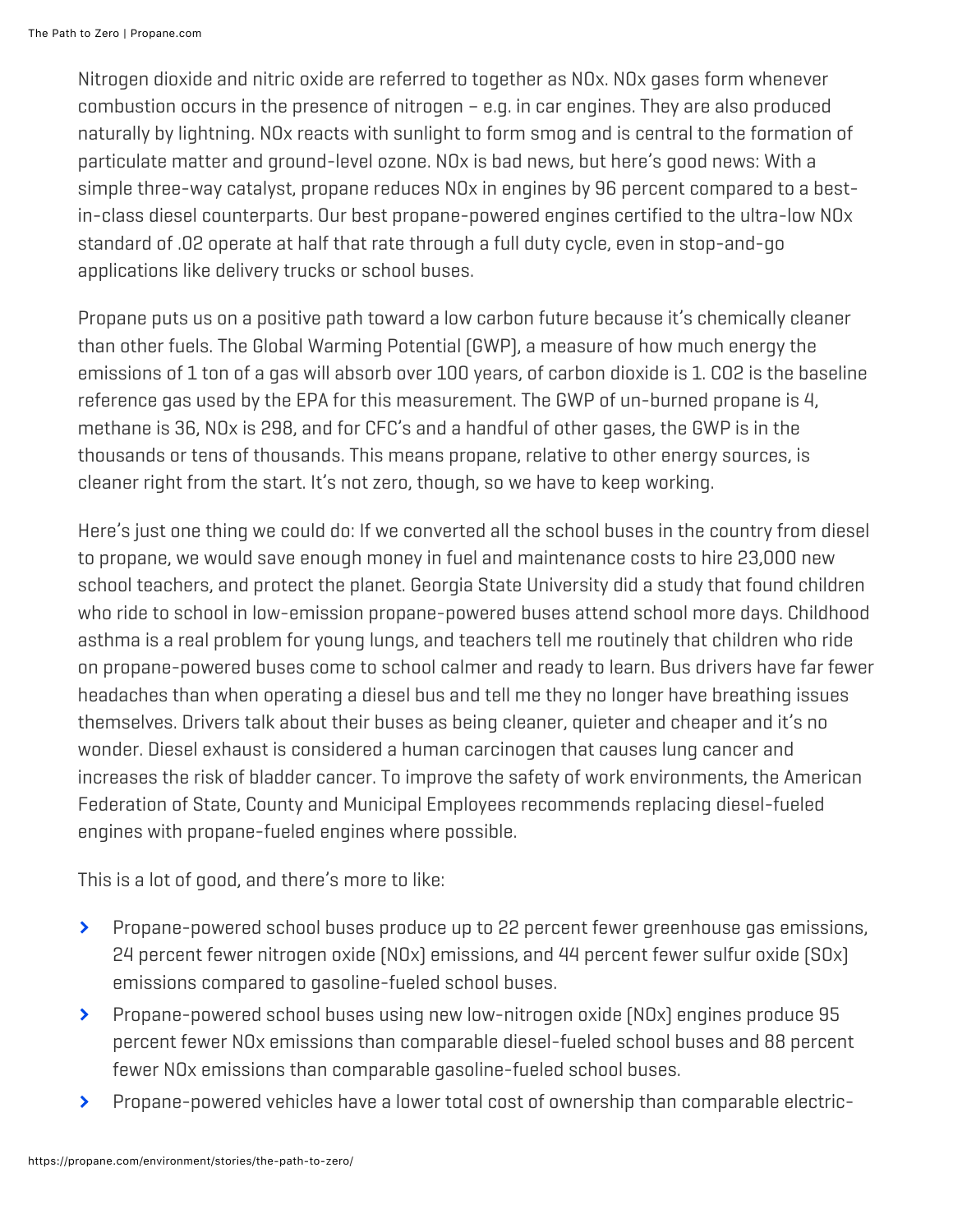powered, gasoline-fueled, and diesel-fueled vehicles.

# BELIEF #4: GOVERNMENT INVESTMENT IS VANISHING

The entire energy industry up to now  $-$  solar, hydro, wind along with big oil and coal, all of us  $$ have long received government subsidies in the form of investment tax credits. According to the Energy Information Administration, in 2016 (the most recent year for which complete data is available), the federal government spent just shy of \$14 billion in energy subsidies and support. Renewables made up \$6.7 billion of that and fossil fuels got about \$500 million. Those investments have allowed renewables to become a big part of the energy mix in the U.S., and that's a good thing to know as we move toward a zero carbon ideal.

COVID-19, however, is creating more than just healthcare havoc. It's likely by the end of 2020, the U.S. government will have committed more than \$3 trillion to fight the disease. We can all agree this is an investment worth supporting, especially in the wake of the devastating loss of life so many American families have suffered. At some point in time, however, the cost of crushing the corona virus has to be borne by the reduction of investments in other areas. Energy subsidies are a likely target because there is little political downside. We simply cannot live our lives at the standard we expect without the energy to power daily living, and so we will be willing to pay for it.

At the same time, it's reasonable to assume private investment dollars may swing away from oil, now selling at historic lows, to energy sources capable of reassuring consumers and business who fear power outages.

This is a great opportunity to see the nexus between sources like solar, wind and propane. In states like California where widespread power shut-offs to prevent wildfires have affected more than a million customers, resilient, grid-independent energy is experiencing substantial growth. The flexible form-factor of propane storage makes it a perfect tandem energy source for both residential and commercial users; even for those with limited space around a building. Storage container flexibility is also important to those who want reliable energy that doesn't destroy habitat when installed or pose a toxic release hazard. Propane is a great answer to both of these concerns. A 500-gallon tank can hold enough propane to meet energy needs of an average single-family home for an entire year and if a release did occur, propane vaporizes into the air with virtually no impact to ozone.

To achieve a zero-emission energy grid, one estimate says a massive fifteen-fold increase in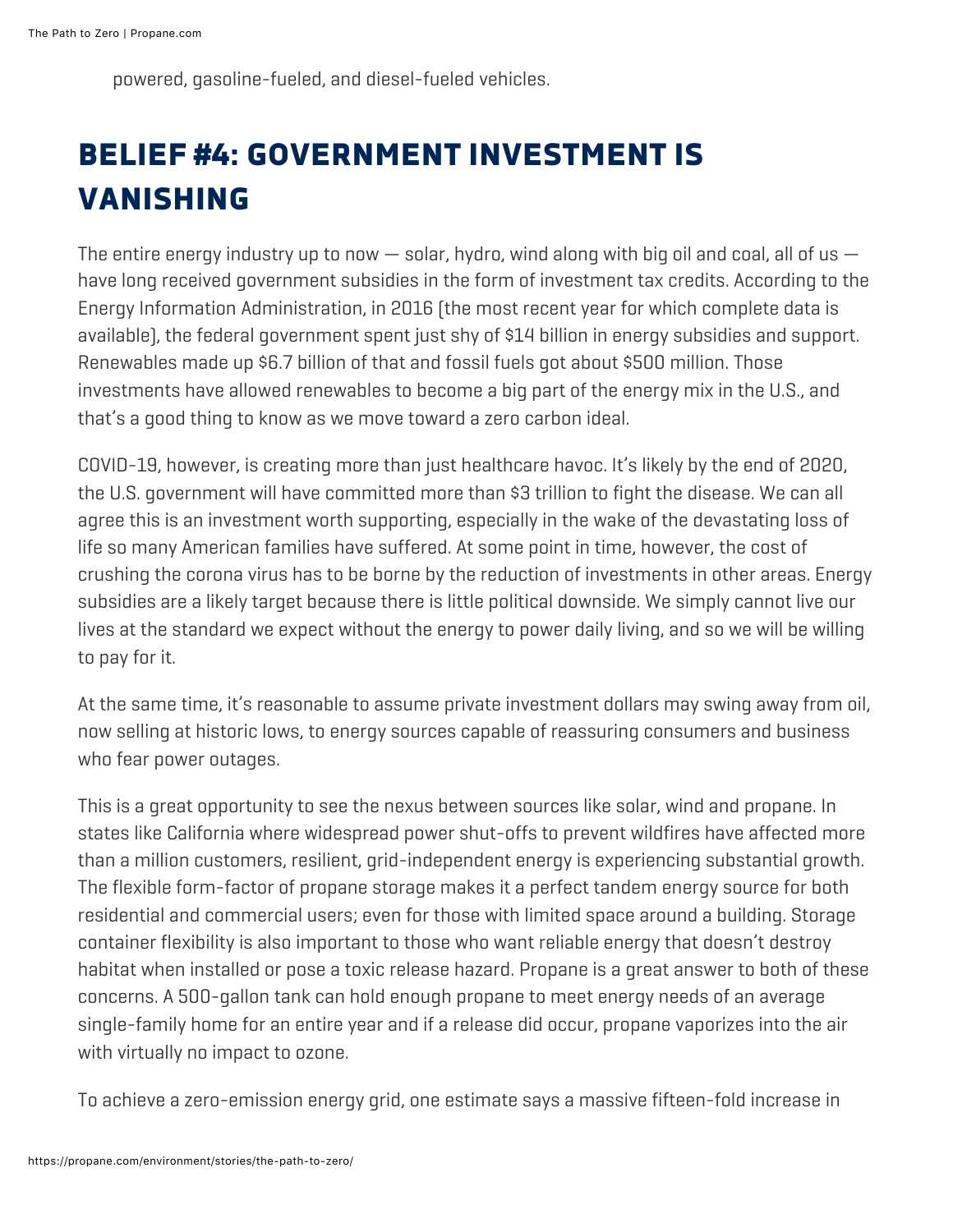clean energy investment will be needed every year going forward to meet increased energy demand and reduce carbon emissions. In the wake of COVID-19, that investment money in the cleanest possible energy is going to be very hard to find. At the same time, capital constraints have the beneficial effect of reminding us we can use the choices at our disposal today that allow us to add while we subtract.

#### BELIEF #5: NOTHING AND ZERO AREN'T THE SAME

Just a few weeks ago, I listened to a story on NPR radio about the city of Tacoma Park, Maryland. The report focused on the city's consideration of a ban on fossil fuels – no gasoline, no heating oil, no natural gas. The proposed ordinance would require switching all appliances to electric, but of course, the source of the electricity at present is likely coal or natural gas. City staff estimated that the requirement proposed could run "between \$1,500 and \$4,000 for the least efficient homes and that new appliances could cost between \$15,000 and \$25,000 spread out over time." Not even a good song from the Fixx could make these numbers more palatable if you're the one being presented with the bill.

Bans like these presume that using the energy choices we have today to move toward a low carbon future is essentially the same as doing nothing. We're out of time…it's not enough…we all don't get it. The bans cannot help but ride on top of a false premise — that the electricity flowing out of every outlet is produced by zero-carbon sources. That's not our reality — 100 percent electrification does not automatically translate to decarbonization. It's not even Tacoma Park's reality. Its own website says its electricity, supplied by Standard Pepco, "is generated from over 55 percent coal and natural gas, leading to 930.6lbs of CO2 per MWh of electricity created."

When you hear the price tags and the all-or-nothing rhetoric attached to stories like this, you can feel people digging in their heels, can't you? It's one thing to be pro-planet. It's a different thing to be told you'll be the one to pay thousands of dollars to reduce the effects of climate change.

The attraction to zero is understandable. When the concept of zero was invented around 500 AD by Hindu mathematicians, it immediately made the whole numbering system clear – something Roman numerals couldn't achieve. Clarity is a wonderful thing, but when it forces us into either/ or conversations, it's not helpful. Where do debates like Tacoma Park's leave us on the path to zero? In most cases, people – especially elected officials – wear themselves out fighting with one another over all-or-nothing propositions. This leaves us with nothing accomplished, no progress, and no movement forward.